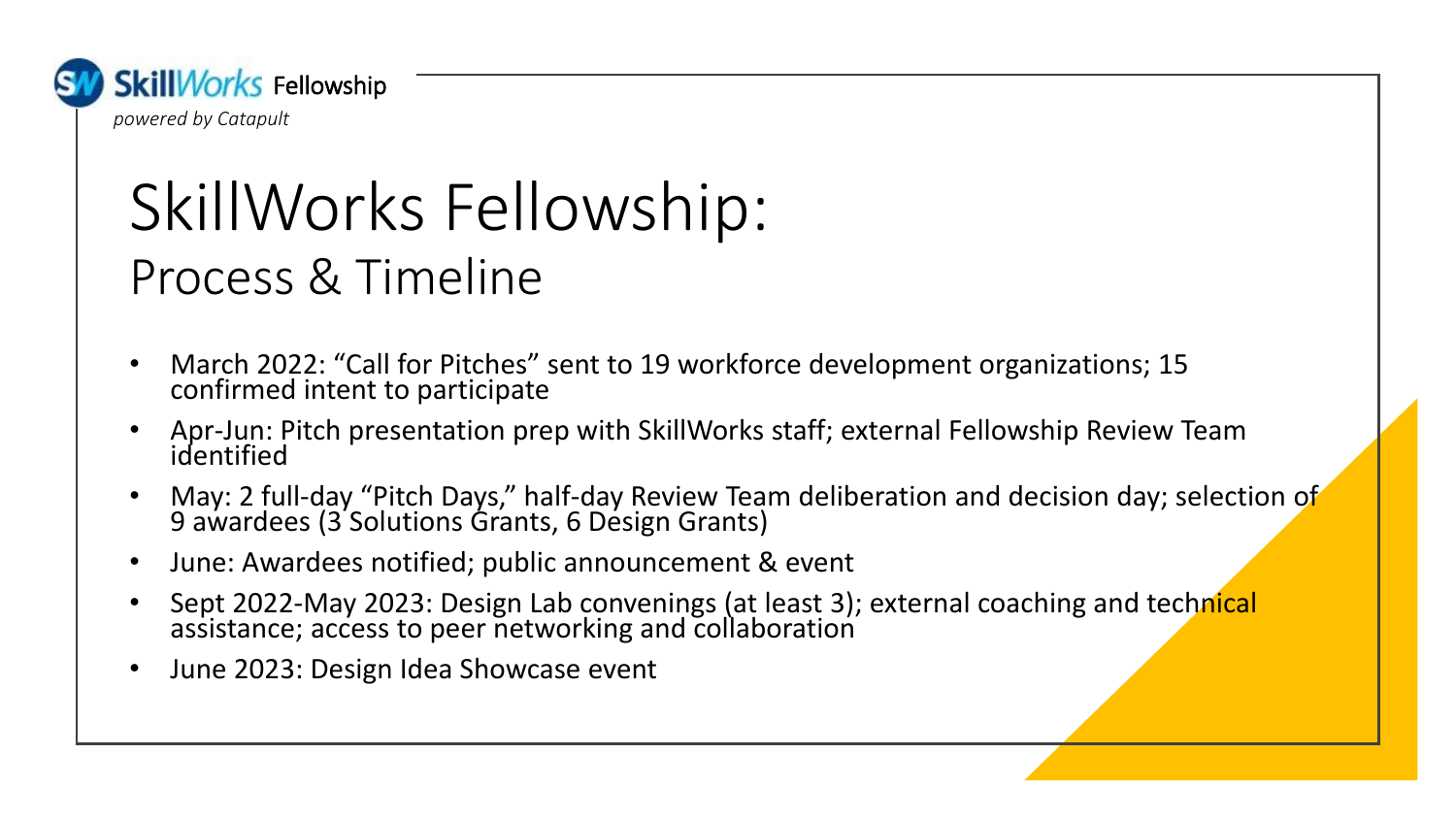

## SkillWorks Fellowship: External Review Team

**Vetto Casado**, The Boston Foundation

**Andre Green**, SkillWorks

**Karen Groce-Horan**, United Way of Massachusetts Bay & Merrimack Valley

**Jerry Roberts**, Milwaukee Area Workforce Funding Alliance

**Carolyn Ryan**, Greater Boston Chamber of Commerce

**Abby Marquand**, New Profit

**Navjeet Singh**, Independent workforce development consultant

**Rafia Zahir-Uddin**, JPMorgan Chase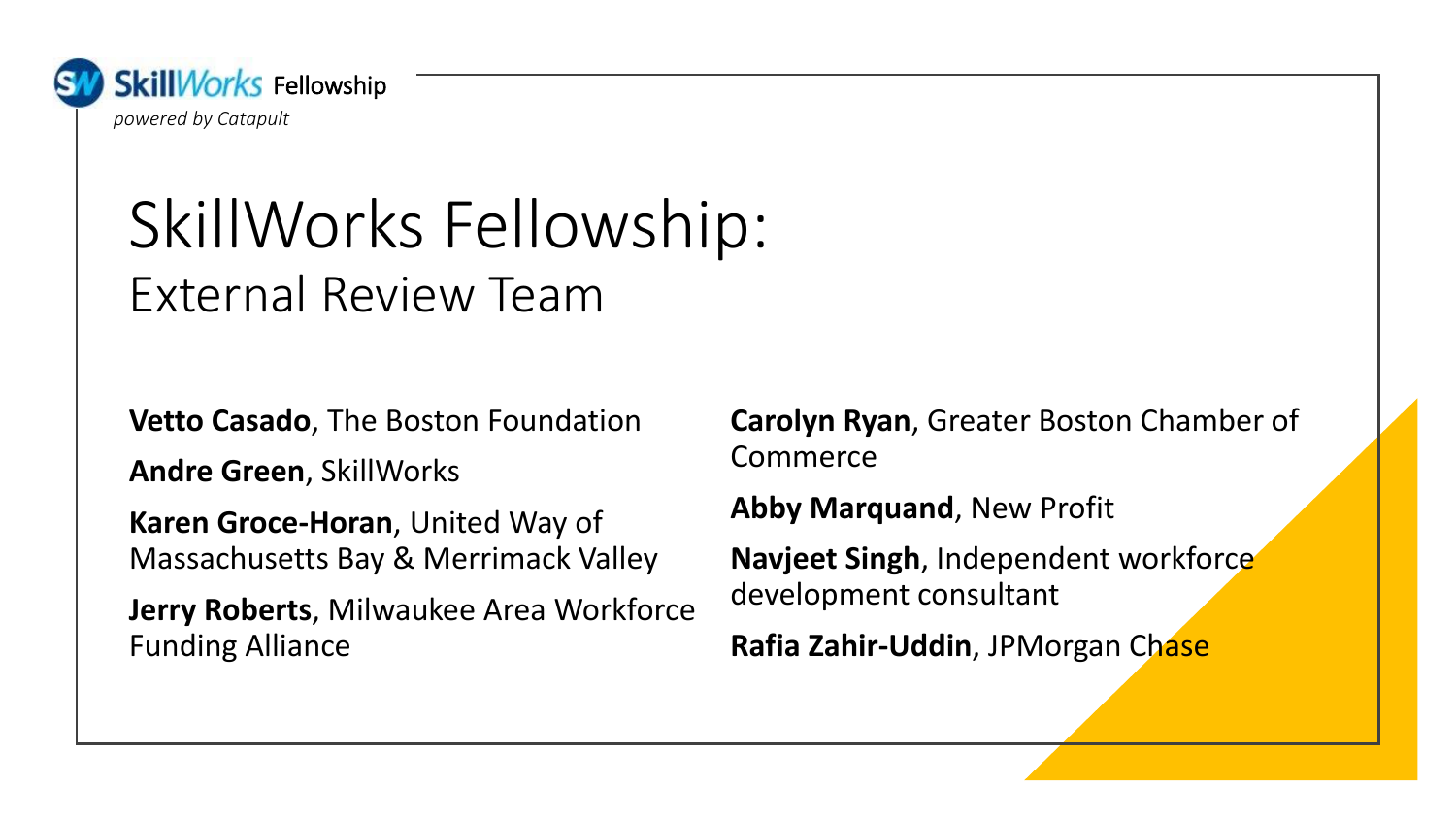

# SkillWorks Fellowship Solutions Grants

- \$200,000/2 years (\$100,000 per year) General Operating Support for implementation of Solution Idea
- Up to additional \$25,000 per year for consulting, technical support, 1:1 coaching
- Includes optional participation and access to Solution Design Lab, coaching, and technical assistance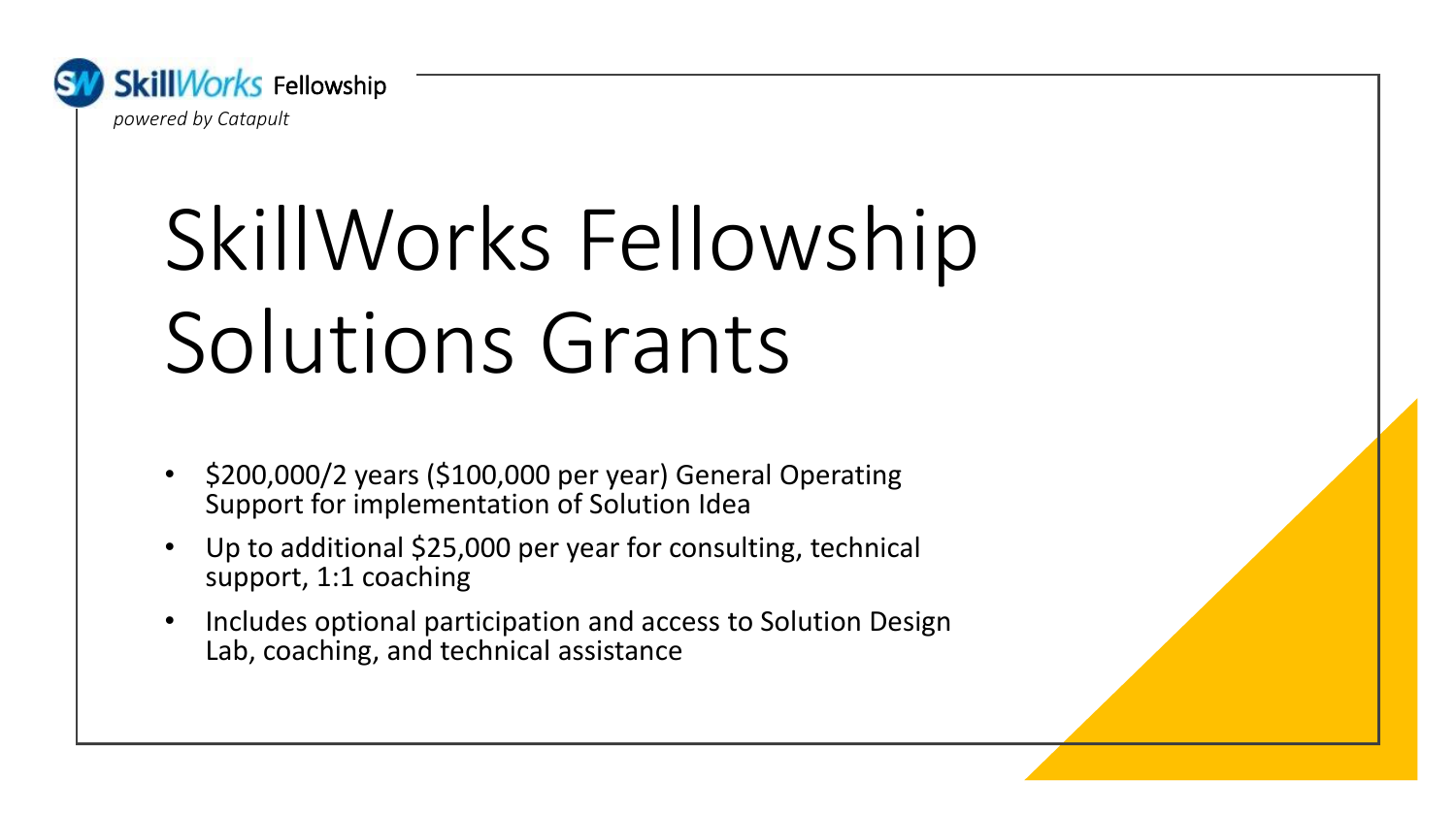

### Hack.Diversity



# Solution Idea: Hack.Hub

Hack.Hub is a marketplace that connects talent at varying stages of their careers into upwardly mobile roles by directing employers to evaluate though a Racial Equity, Diversity and Inclusion (REDI) lens.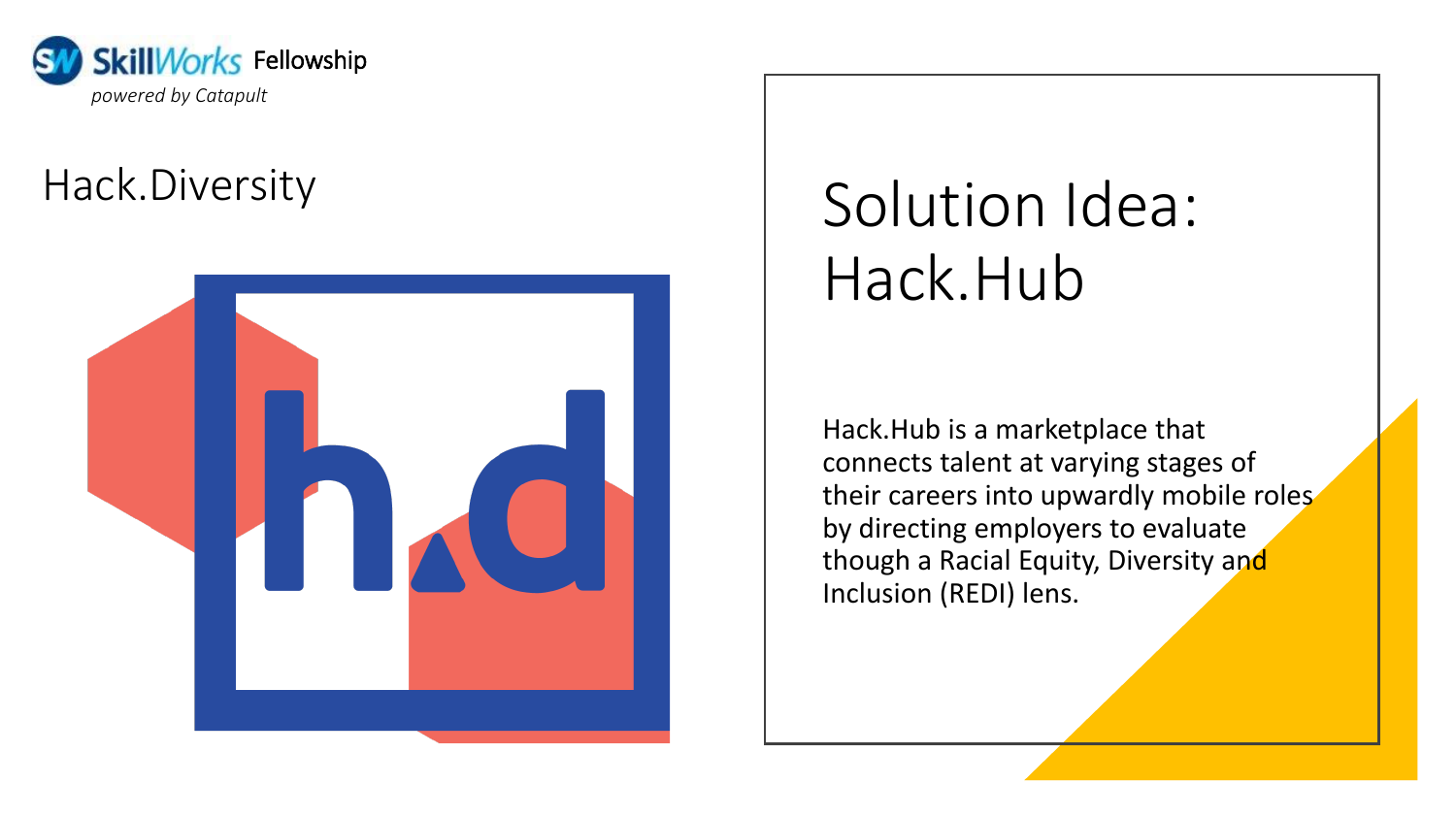

### Jewish Vocational Service (JVS)



#### SKILLS . JOBS . CAREERS

## Solution Idea: Job **Quality** Benchmarking Index

JVS's Job Quality Benchmarking Index (JQBI) leverages the market to raise the floor and partner with companies to make meaningful job redesigns, in some cases increasing annual earnings by up to \$15,000 per year. Scaling this model will impact entry-level workers across the region and nationally through JQBI licensees.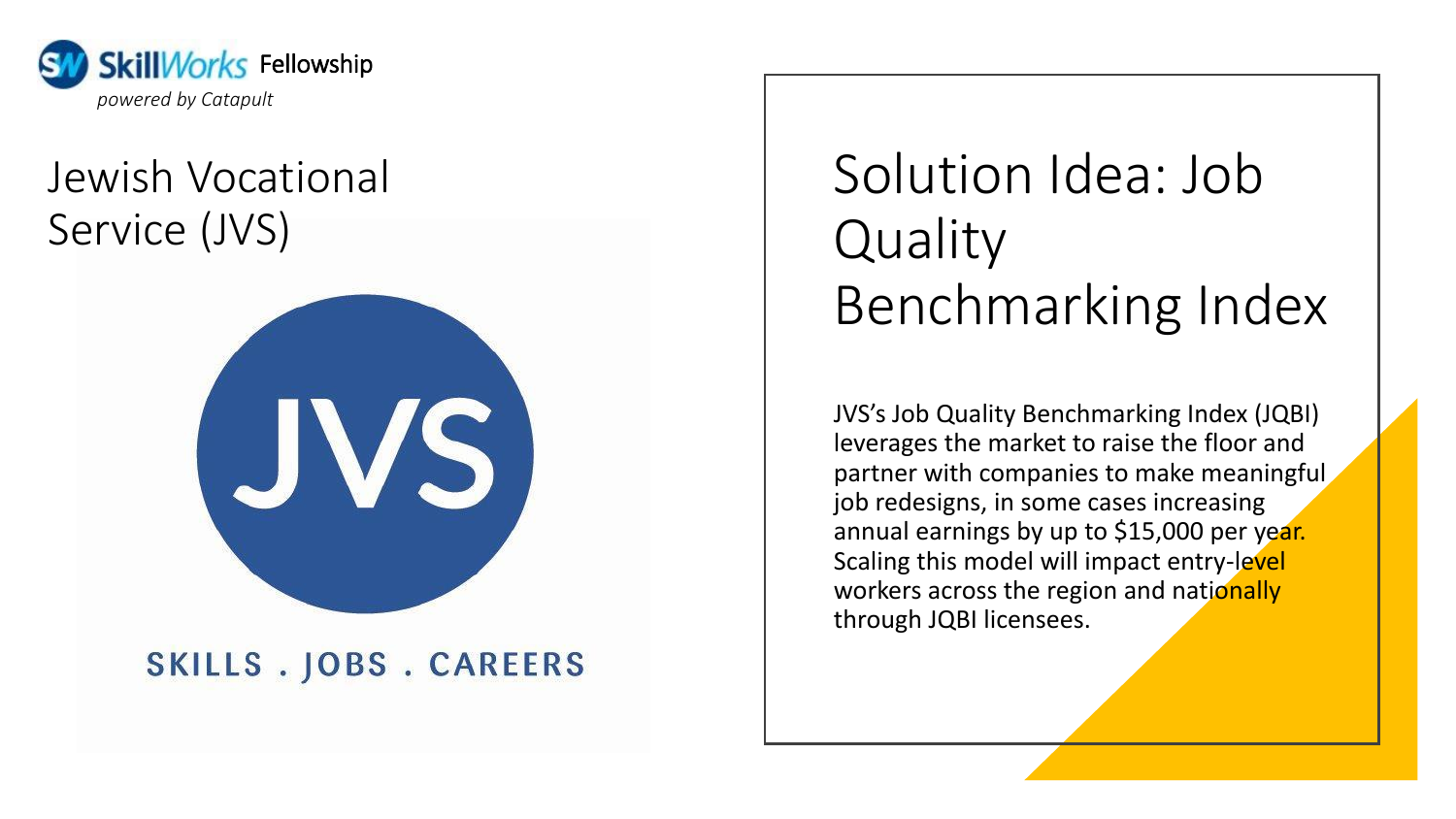

## New England Culinary Arts Training (NECAT)



## Solution Idea: GROW Center

NECAT's GROW Center will provide a physical space for students to improve their skills, gain valuable experience and continue to build relationships with industry experts. The Center will be available to all students and alumni.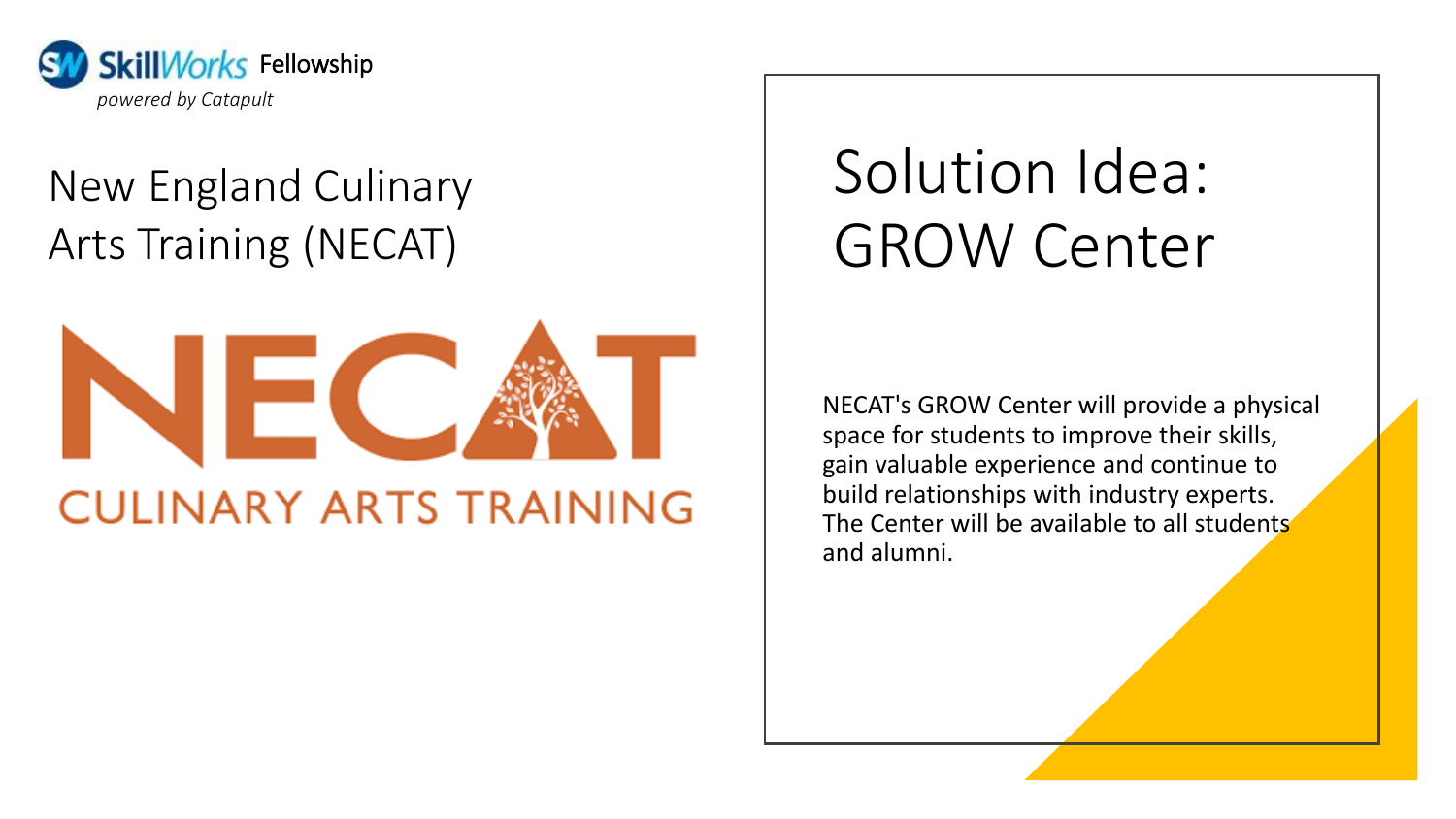

# SkillWorks Fellowship Design Grants

- \$50,000/1 year General Operating Support for planning and development of Solution Idea
- Includes required participation and access to Solution Design Lab, coaching, and technical assistance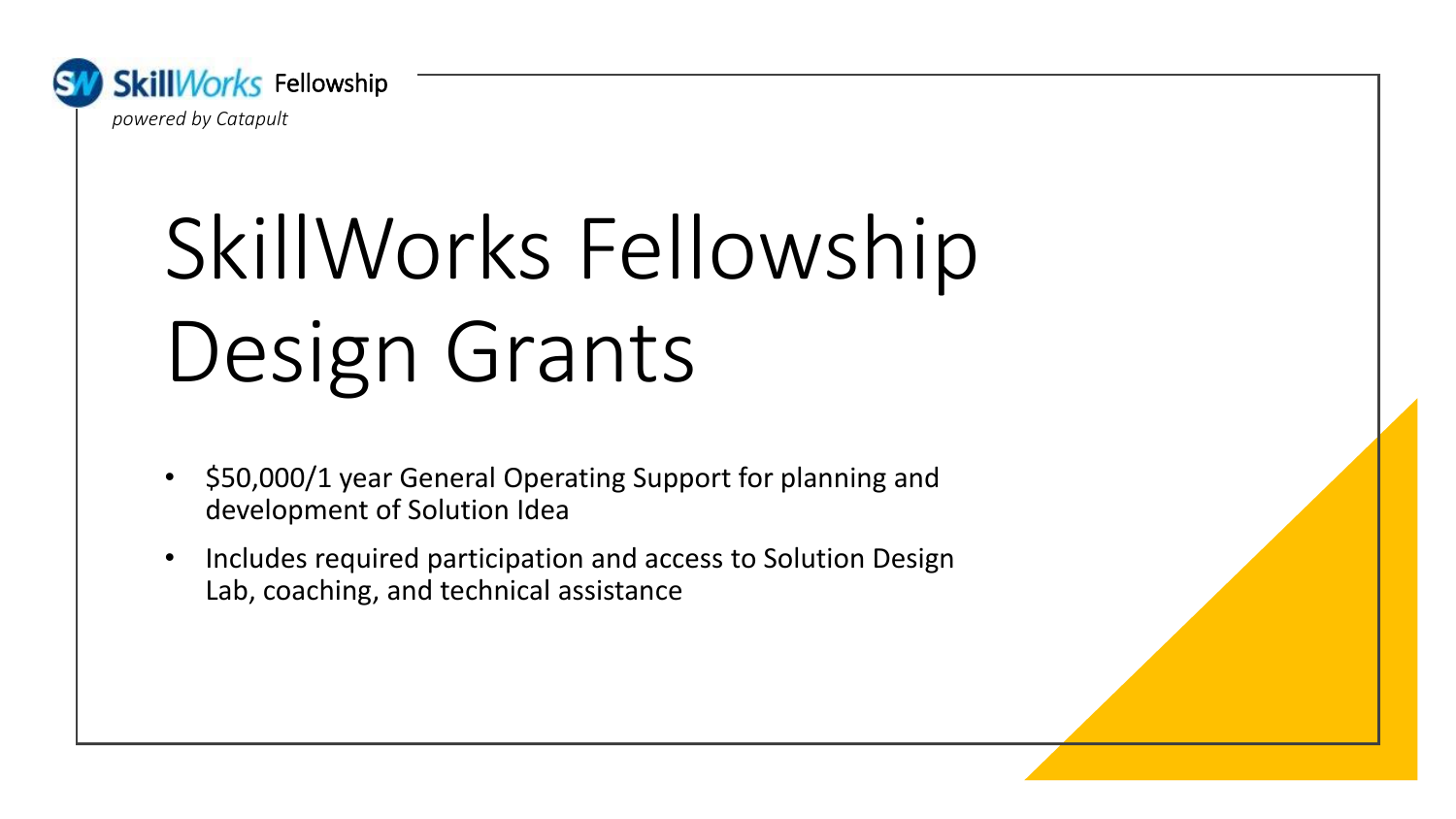

## Center for Community Health Education Research and Service (CCHERS)



Solution Idea: Integrated on-ramp to healthcare careers

Entry level health care jobs provide **workers with requisite experience and references** for employment and advancement. HEART and its CBO partners will construct **an integrated, cohort-modeled welcoming and accessible on-ramp** to health skills training connected to jobs with structured onboarding.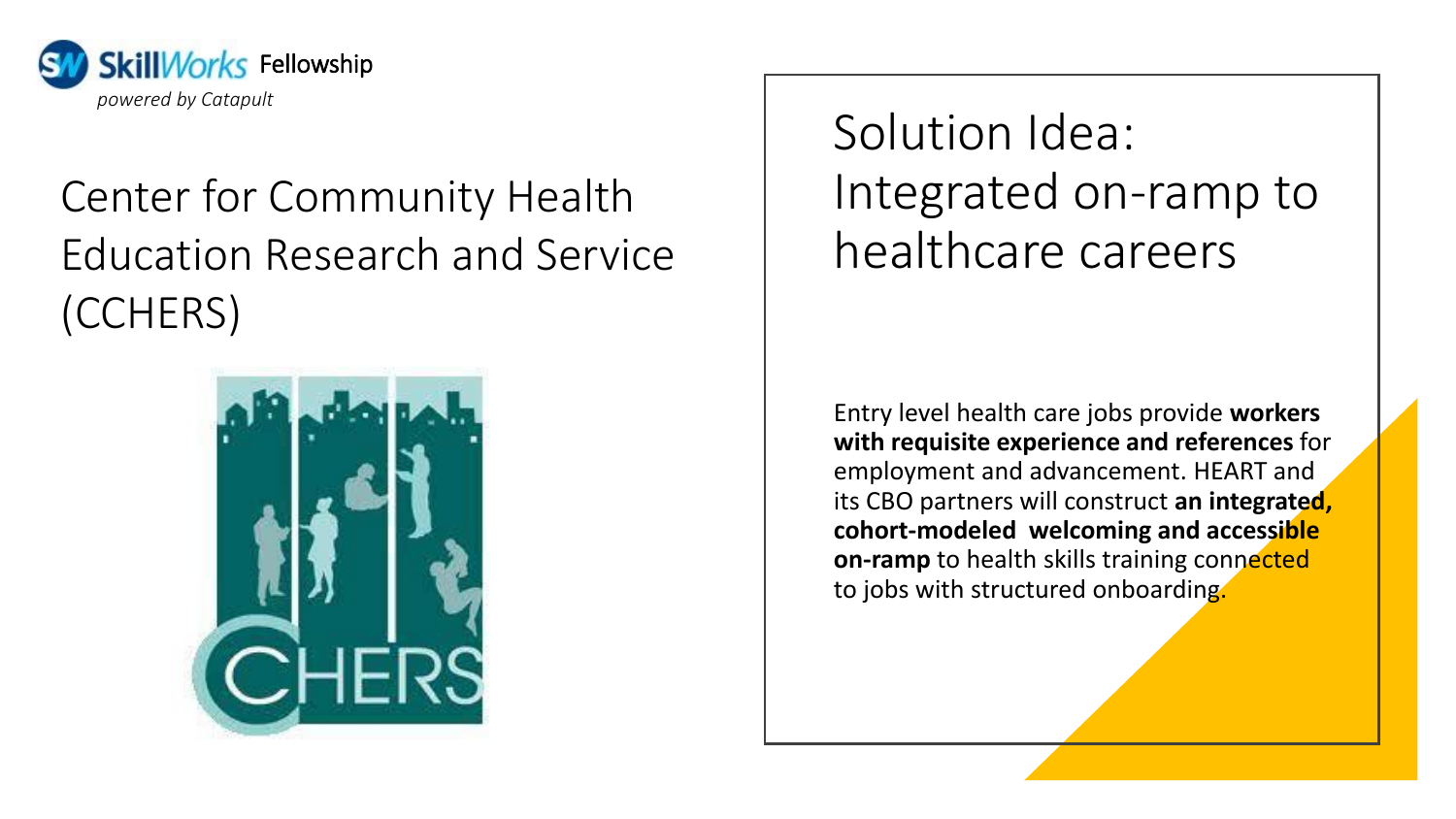

## International Institute of New England (IINE)



## **International** Institute of **New England**

## Solution Idea: SelfCorps

Modeled on the skill-building and leadership development goals and activities of service member programs, **SelfCorps** is a project designed to help under and unemployed refugees and immigrants improve meaningful personal engagement in and achievement of professional development, career success, and lasting self-sufficiency.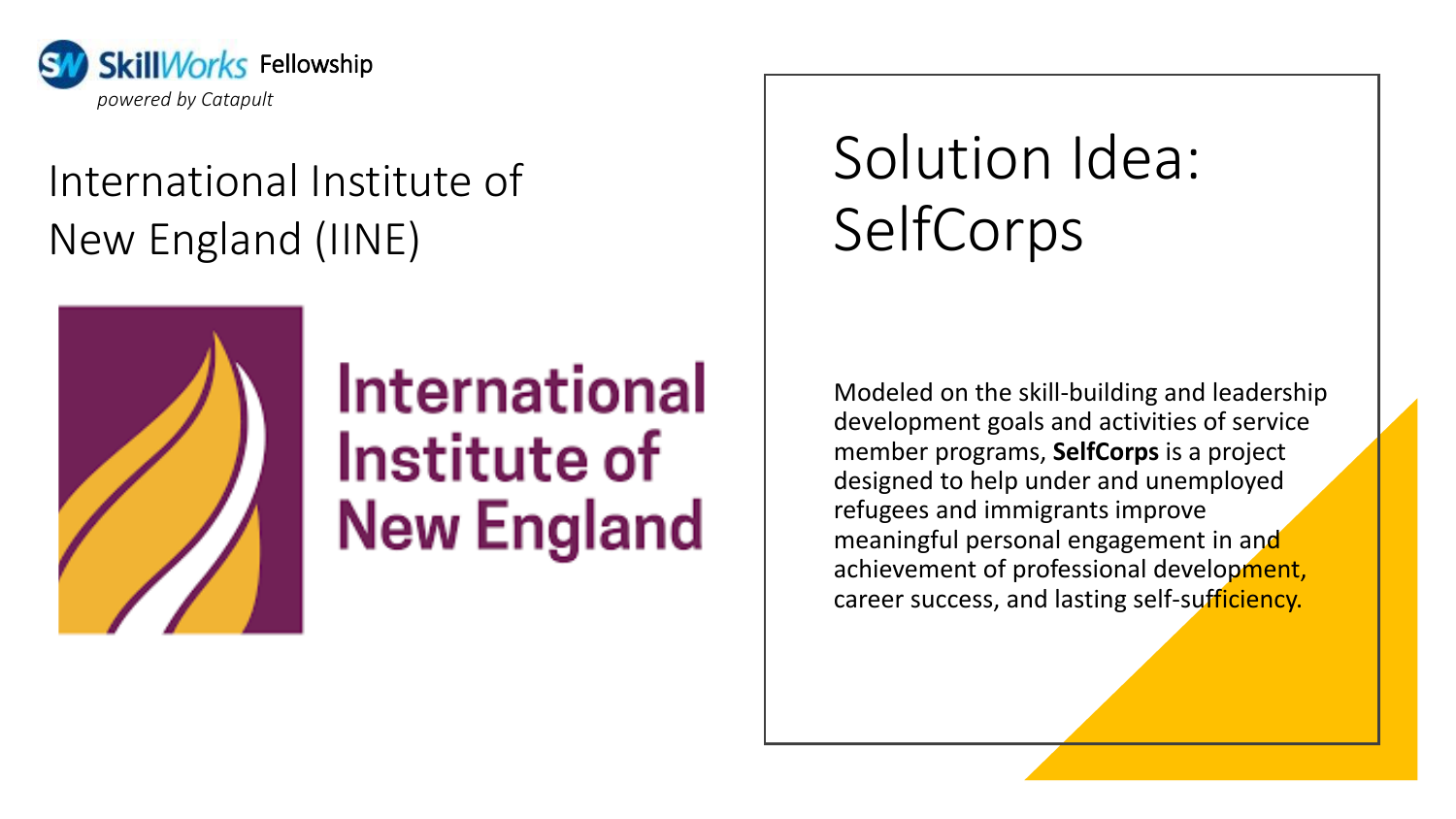

### Just a Start



Solution Idea: Expanded Alumni Services Program

Just A Start will be working on expanding its Alumni Services Program and focusing on career advancement and economic mobility for graduates in the biomedical field. Expanding coaching, training, and networking opportunities will enable alumni to not only enter the biomedical field but to advance professionally in their companies.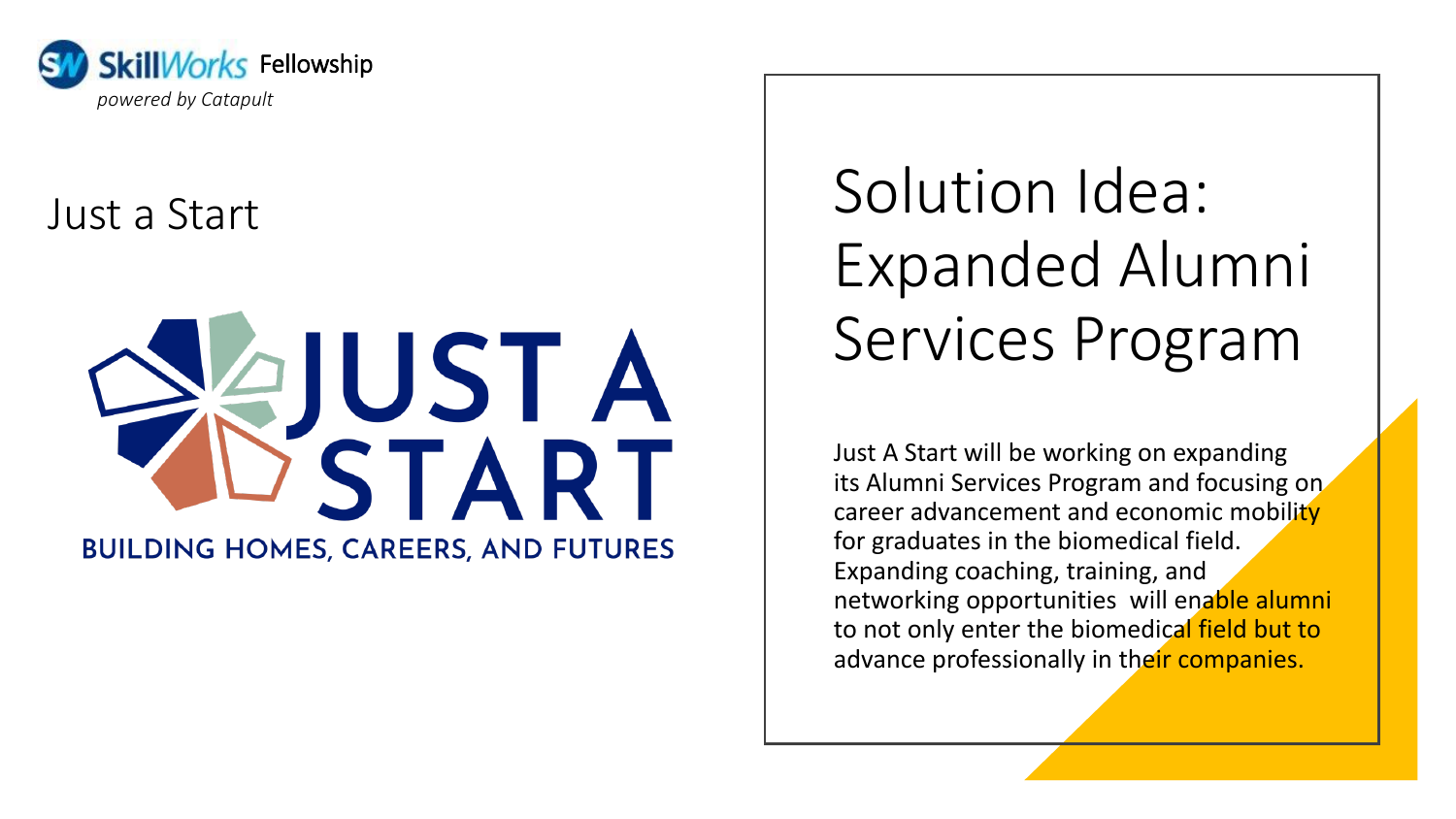

### Massachusetts Workforce Association (MWA)



#### **MASS WORKFORCE ASSOCIATION** ONE SYSTEM - ONE VOICE

Solution Idea: Advocacy Academy

MWA seeks to develop an Advocacy Academy that can prepare a diverse network of professionals to advocate on important workforce development issues in Massachusetts.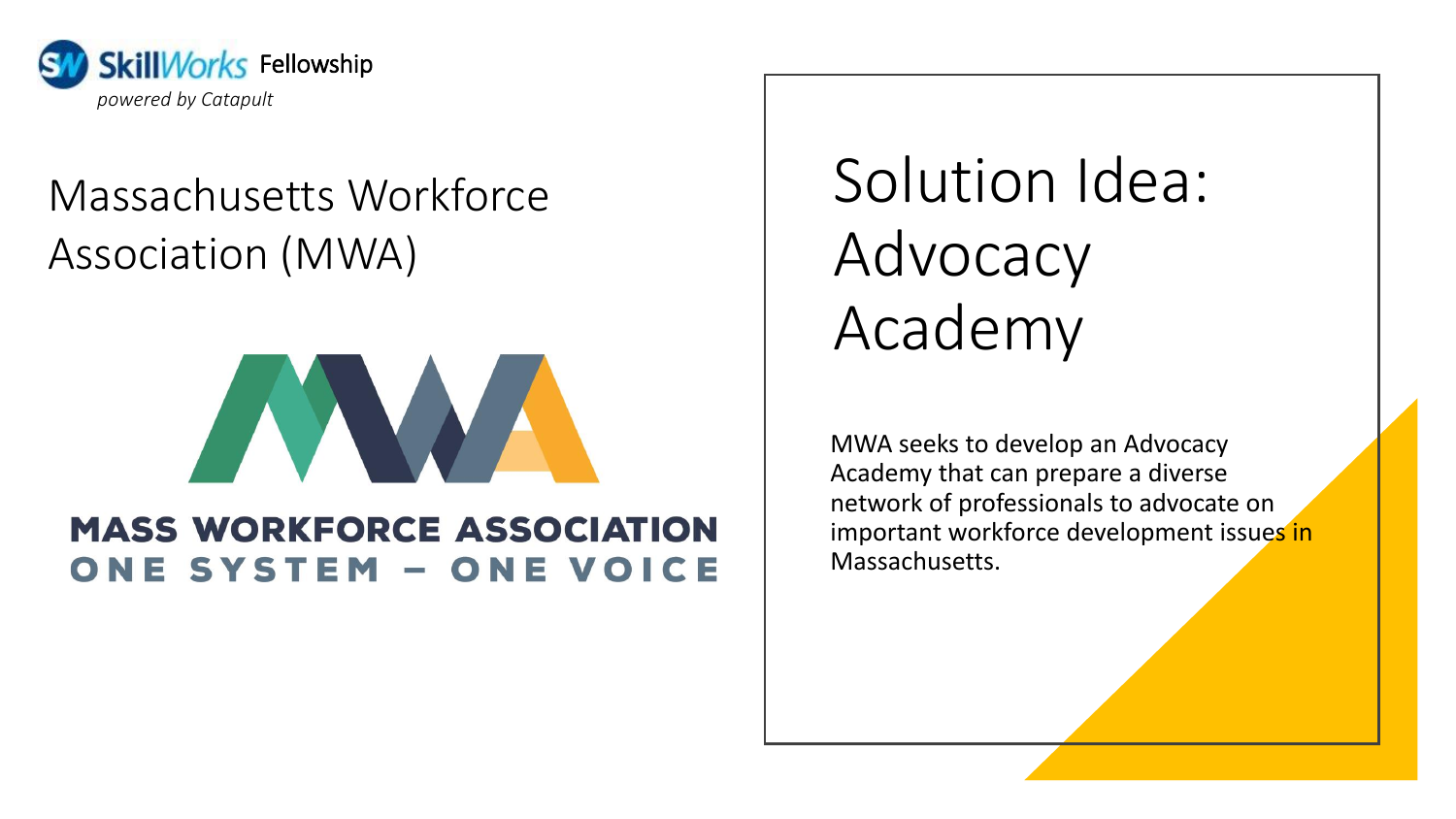

### STRIVE Boston | Justice Resource Institute



Solution Idea: The HUB – Workforce development with reentry & recovery support

THE HUB will serve as a strategic center combining STRIVE'S proven success with work readiness with holistic wrap-around supports and partnerships with community, employer, and justice system partners. We will create a multi-pronged approach to address workforce barriers for returning and recovering citizens.